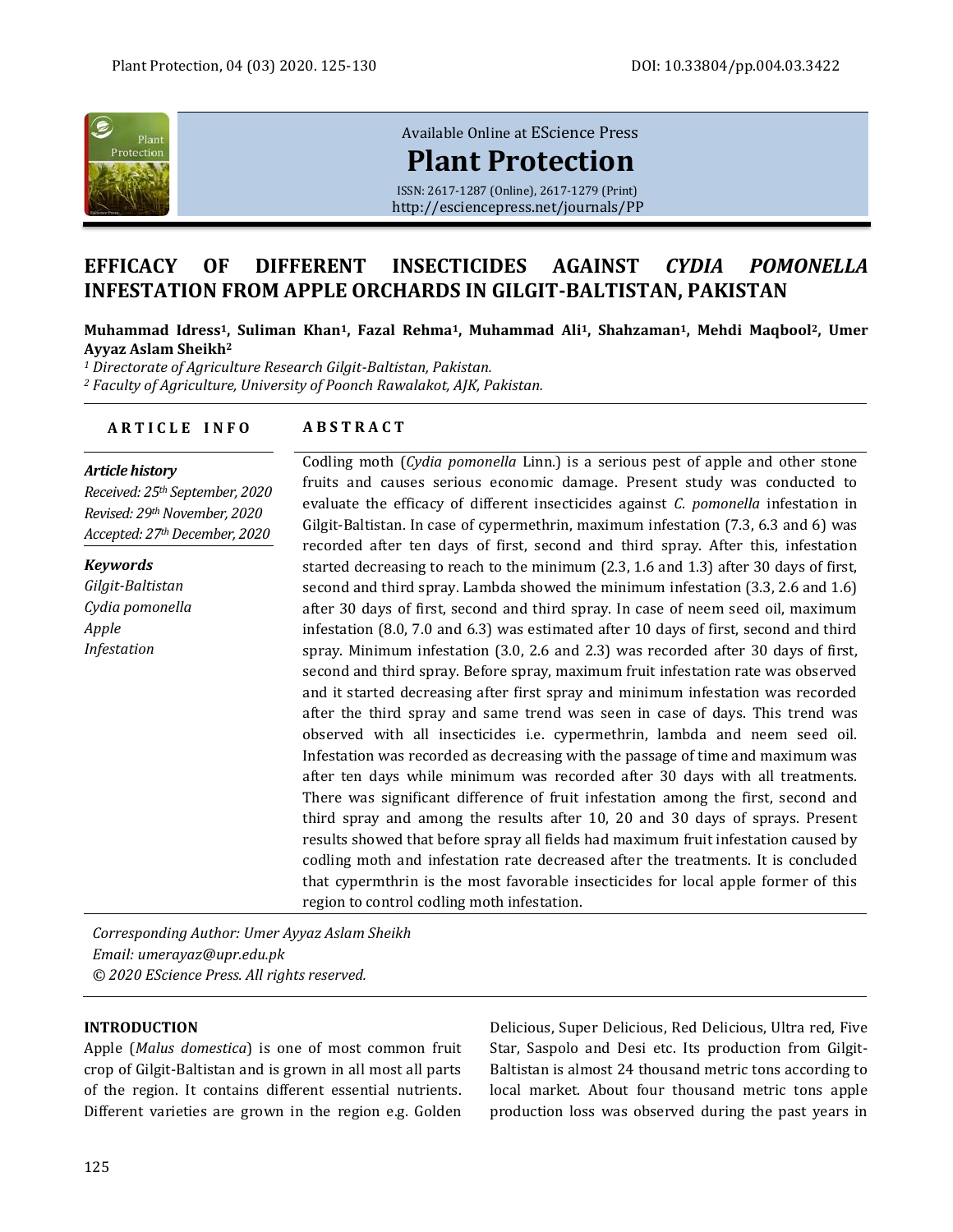this region and insect pests are one of the major causes for this loss which reduce yield up to 30 percent. Codling moth is one of common insect pests which attack apple severely in this region.

The codling moth (*Cydia pomonella* Linn.) is a polyphagous pest of global agricultural importance (Neven and Hansen, 2010). It infests apple, but also attacks pears, quinces, and occasionally walnuts and stone fruits causing economic losses in the production (Chidawanyika and Terblanche, 2011). *C. pomonella* was originally from Eurasia, most likely from Kazakhstan. Over the last two centuries, it dispersed globally with the cultivation of apples and pears. Currently, *C. pomonella* is present in South America, South Africa, Australia and New Zealand (Franck et al., 2007). *C. pomonella* occurs in almost every country where apples are grown and has achieved a nearly cosmopolitan distribution, being one of the most successful insect pest species known today (Thaler et al., 2008). In Pakistan, it is the major pest in apple growing regions of Baluchistan province with two complete and partial third generations per year. It causes significant crop losses if not managed with adequate measures (Ashraf et al., 2007; Asmatullah-Kakar et al., 2015; Asmatullah-Kakar and Hazara, 2002; Asmatullah-Kakar and Hazara, 2009).

Larvae attack fruits and pollute them with frass. Fruits damaged early in the season drop off trees soon after damage occurs. Fruits damaged later in the season remain on trees but lose their market value (Maceljski, 2002). On apples and pears, larvae penetrate fruit and bore into the core, leaving brown-colored holes in the fruit that are filled with larval droppings (Bouvier et al., 2001). Depending on the cultivation area and climatic conditions, the pest develops one to four generations in a year (Neven, 2012). If chemical treatment is not used, it can cause a decrease in apple harvest from 30% up to 50% (Neven, 2013).

Chemical control of codling moth is still the main method used in fruit production because number of these compounds are capable of killing the larvae in a very early stage of tunneling and many are effective against moths and the eggs as well (Hepdurgun et al., 2001; Ioriatti et al., 2009; Sauer, 2017). There are 11 modes of action (MoA) available on the market depending on the country for the control of this pest; some insecticides affect the nervous system, or pest growth and development (Boivin et al., 2001; Bouvier et al., 2001; Sauphanor et al., 2000).

In apple orchards, about 70% of codling moth control

achieved by the use of insecticides (Thaler et al., 2008) and use of various neuroactive products such as organophosphates, carbamates, synthetic pyrethroids, neonicotinoids, and insect growth regulators (IGR) are most common against this pest. During the 1980s and 1990s the pest control in Europe was achieved using broad spectrum insecticides (pyrethroids and organophosphates), however, due to the evolution of pesticide resistance, efficacy of these insecticides diminished quickly (Bouvier et al., 2001; Stara et al., 2006). Moreover, Codling moth is becoming now resistant to neonicotinoids and other traditional insecticides (Reyes et al., 2007) and different population strains of codling moth showed different types of resistance against insecticides and growth regulators (Thaler et al., 2008).

Keeping in view the importance of apple crop in Gilgit-Baltistan and the economic importance of codling moth which is a major insect pest of apple in this region, the present study was conducted. Results of this experiment will be helpful in control program of codling moth for this region and will also be very helpful to local apple growers for selection of effective insecticide for the management of codling moth.

# **MATERIAL AND METHODS**

The study was designed to observe the susceptibility level of codling moth against different commercial insecticides available to local formers in Gilgit-Baltistan, Pakistan. Study was conducted in apple field areas of Directorate of Agriculture Research in Danyore, Gilgit-Baltistan, Pakistan during 2019. Golden delicious variety of local apple was selected for this study because it is the most common growing variety of this area. In the present study, four different commercially available insecticides Cypermethrin, Lambda Cyhalothrin and Neem seed oil were selected (Table 1). Knapsack spryer was used for insecticides spray in apple fields. Three field sprays were applied during the experiment with ten days' interval. To assess the infestation rate of apple fruit caused by codling moth, recording of codling moth damage on fruits was the first step to carry out study of infestations. To estimate the infestation, 20 fruits from sample trees were randomly observed for damage. Each fruit sample was examined in suitable light conditions and recorded how many of these showed infestation. The percentage of codling moth infestation (%) was calculated by recording total number of fruits showing infestation divided by total number of fruits collected and multiplying by 100. The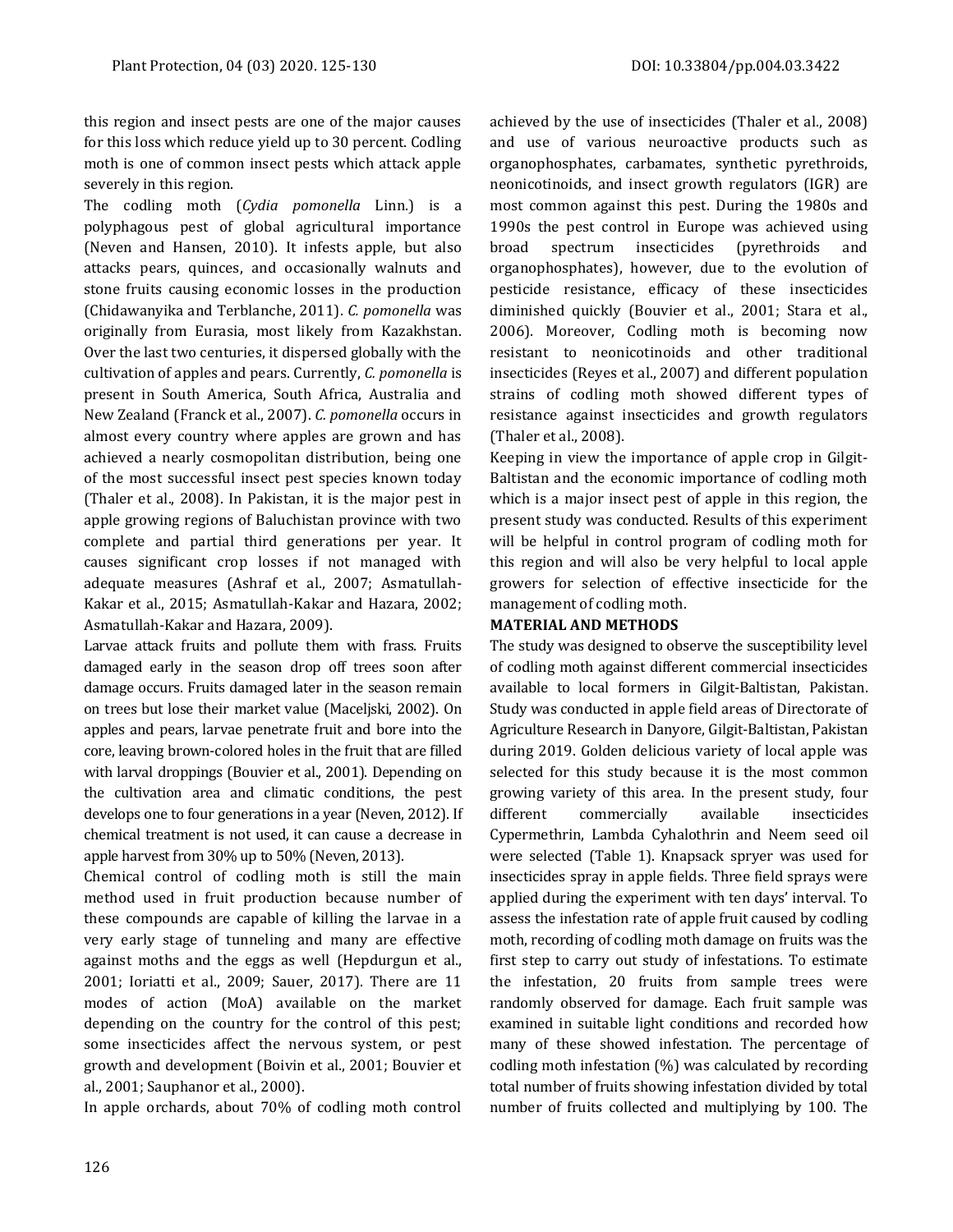observations on fruit infestation in different treatments were recorded before the application of the first spray and thereafter the data were recorded 10, 20 and 30 days after each spray application. Randomized Complete

Table 1. Insecticides treatment details for spray.

Block Design was laid down for this field experiment with three replications. Collected data were analyzed with the help of Statistics 8.1 and Microcal Origin was used for graphical presentation of data.

| Table 1. moccuciuco d'éduncit actano foi optay. |                |                                       |                    |  |  |  |
|-------------------------------------------------|----------------|---------------------------------------|--------------------|--|--|--|
| S. No                                           | Treatment      | Active Chemical                       | Doses (Field Dose) |  |  |  |
|                                                 | T1             | Cypermethrin (Commercial grade)       | 250 ml/100Liter    |  |  |  |
|                                                 | T <sub>2</sub> | Lambda Cyhalothrin (Commercial grade) | 250 ml/100Liter    |  |  |  |
|                                                 | T 3            | Neem seed oil                         | 500 ml/100Liter    |  |  |  |
| 4                                               | T 4            | Control                               | Water Spray        |  |  |  |

# **RESULTS AND DISCUSSION**

Results of present study showed that cypermethirn had the maximum effect on codling moth infestation and least infestation was recorded with neem oil followed by lambda Cyhalothrin. Maximum infestation was observed with neem seed oil after control (Figure 1).



Figure 1. Comparison of different insecticides towards

#### Table 2. Effect of different treatments on mean fruit infestation.

## infestation rate.

In case of cypermethrin, maximum infestation (7.3, 6.3 and 6) was recorded after ten days of first, second and third spray. After this, infestation started decreasing to reach to the minimum (2.3, 1.6 and 1.3) after 30 days of first, second and third spray. Results of lambda showed that minimum infestation (3.3, 2.6 and 1.6) was recorded after 30 days of first, second and third spray. On the other hand, maximum infestation (8.3, 7.3 and 7.0) was observed after 10 days of first, second and third spray. In case of neem seed oil, maximum infestation (8.0, 7.0 and 6.3) was estimated after 10 days of first, second and third spray. Minimum infestation (3.0, 2.6 and 2.3) was recorded after 30 days of first, second and third spray. Present results showed that before spray all fields had with maximum fruit infestation caused by codling moth and infestation rate decreased after the treatments (Table 2).

| <b>Treatments</b> |         | Mean Fruit Infestation |               |               |               |
|-------------------|---------|------------------------|---------------|---------------|---------------|
|                   |         | <b>Before Spray</b>    | After 10 days | After 20 days | After 30 days |
|                   | Spray 1 | 10.6                   | 7.3           | 4.6           | 2.3           |
| Cypermethrin      | Spray 2 | 9.3                    | 6.3           | 3.3           | 1.6           |
|                   | Spray 3 | 10                     | 6.0           | 2.6           | 1.3           |
| Lambda            | Spray 1 | 10.6                   | 8.3           | 5.6           | 3.3           |
| Cyhalothrin       | Spray 2 | 9.3                    | 7.3           | 5.0           | 2.6           |
|                   | Spray 3 | 10.0                   | 7.0           | 3.6           | 1.6           |
|                   | Spray 1 | 10.6                   | 8.0           | 5.3           | 3.0           |
| Neem Seed Oil     | Spray 2 | 9.3                    | 7.0           | 4.3           | 2.6           |
|                   | Spray 3 | 10.0                   | 6.3           | 3.6           | 2.3           |
| Control           |         | 10.6                   | 11            | 10            | 10.6          |

Before spray, maximum fruit infestation rate was observed and it started decreasing after first spray and minimum infestation was recorded after the third spray and same trend was seen in case of days. This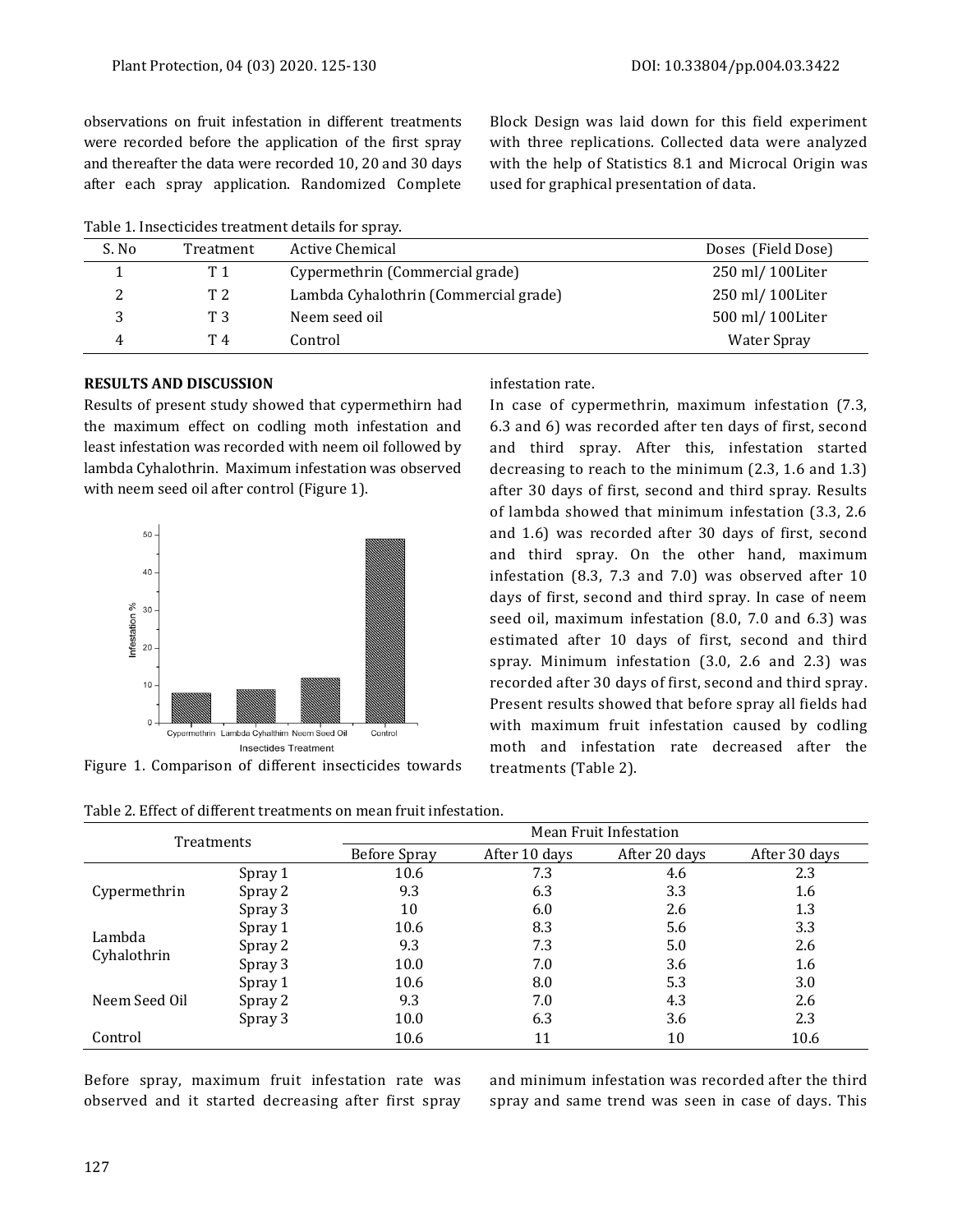trend was observed with all insecticides i.e. cypermethrin, lambda and neem seed oil. Infestation was recorded as decreasing with the passage of time and maximum was after ten days while minimum was recorded after 30 days with all treatments (Figures 2, 3, 4).



Figure 2. Effect of Cypermethrin on fruit infestation caused by *C. pomonella*.



Figure 3. Effect of Lambda Cyhalothrin on fruit infestation caused by *C. pomonella*.



Figure 4. Effect of Neem Seed Oil on fruit infestation caused by *C. pomonella*.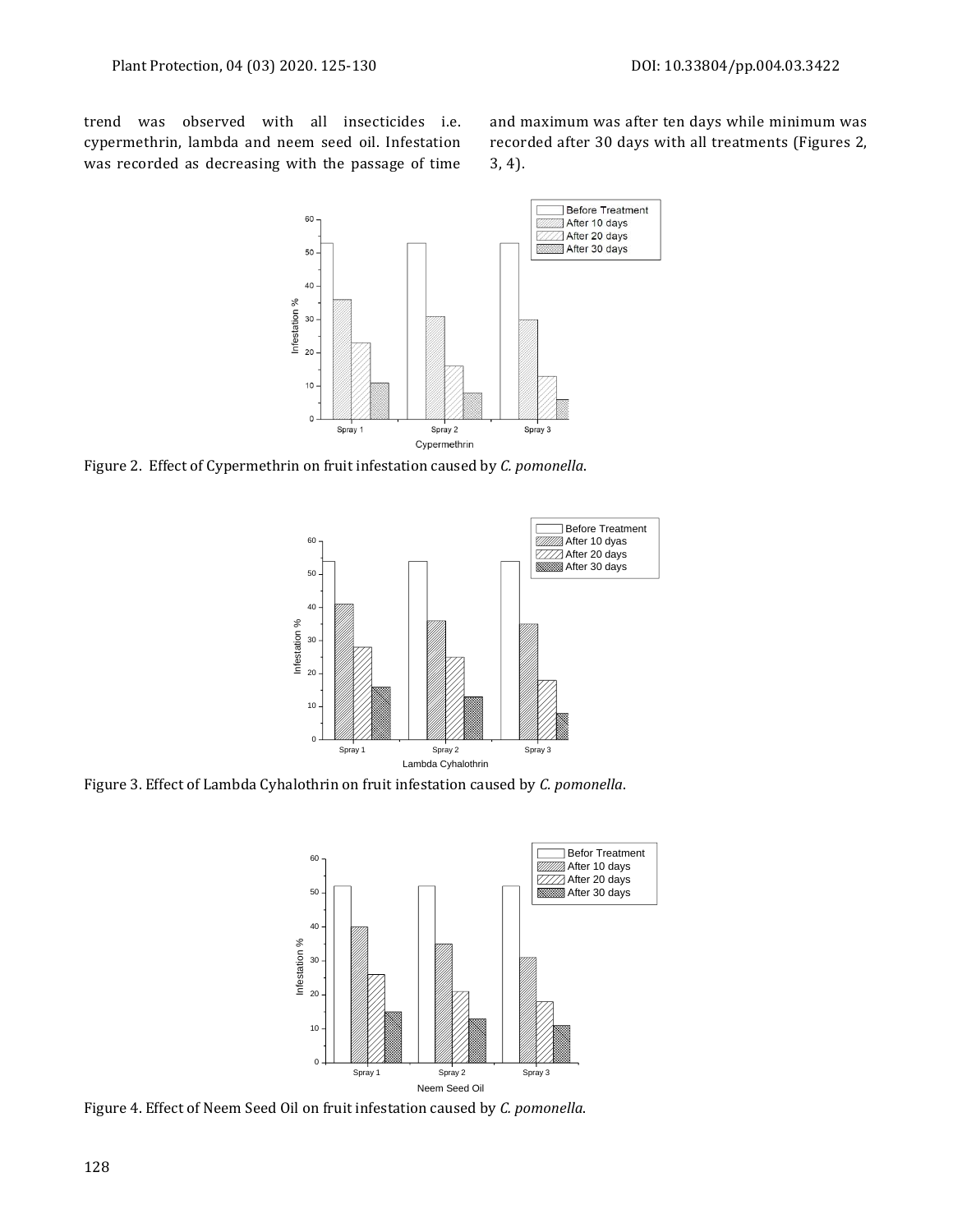Results showed that there was significant difference of fruit infestation among the first, second and third spray and there was also significant difference among the results after 10, 20 and 30 days of sprays (Table 3).

Results of present study showed that cypermetrin was the most effective against codling moth infestation and similar results about cypermethrin were reported for pomegranate fruit borer (Kumar. and Gupta, 2017). Results about sprays shows minimum infestation after 30 days of first, second and third spray and same results were reported in case of pomegranate fruit borer (Khan et al., 2017). Present study was designed for the estimation of fruit infestation caused by codling moth in apple orchards of Giligit, Pakistan because apple is the most common fruit crop of this area and codling moth infestation is most severe problem of apple orchards in this region.

|  |  |  | Table 3. Analysis of variance regarding effectiveness of insecticides treatments. |  |
|--|--|--|-----------------------------------------------------------------------------------|--|
|  |  |  |                                                                                   |  |
|  |  |  |                                                                                   |  |
|  |  |  |                                                                                   |  |

| Treatment          | Mean Infestation        |               |                   |               |
|--------------------|-------------------------|---------------|-------------------|---------------|
|                    | <b>Before Treatment</b> | After 10 days | After 20 days     | After 30 days |
| Cypermethrin       | 10.0 A                  | 6.5B          | 3.5 <sub>C</sub>  | 1.7 C         |
| Lambda Cyhalothrin | 9.8 A                   | 7.5B          | 4.7 B             | 2.5 BC        |
| Neem Seed Oil      | 10.0 <sub>A</sub>       | 7.1 B         | 4.4 B             | 2.6 B         |
| Control            | 10.6A                   | 11 A          | 10.0 <sub>A</sub> | 10.6A         |
|                    | 1.000                   | 0.0001        | 0.0000            | 0.0000        |
| <b>CV</b>          | 17.64                   | 17.57         | 17.65             | 24.78         |

This study showed that cypermthrin is the most favorable insecticides for local apple former of this region to control codling moth infestation. This study also recommends the use of botanical insecticides neem seed oil which showed good results against codling moth infestation. Use of neem seed oil may be less environmental hazardous for this region and will be helpful to reduce much use of insecticides. Present study will be helpful in IPM program for codling moth control program in future for this region.

#### **Author Contribution**

MI designed the study and executed the experiment, SK collected field data, FR designed the study and wrote the manuscript, MA collected field data, S maintained the apple orchard, MM analyzed the data, UAAS wrote and edited the manuscript.

## **Conflict of Interest**

The authors declare no conflict of interest.

### **REFERENCES**

- Ashraf, M., Asif, M., Adrees, M., Hanif, W., Ishtiaq, C.M., 2007. Application of mating disruption approach to control codling moth (*Cydia pomonella* L.) damage to apple crops in Azad Kashmir, Pakistan. Pakistan Journal of Biological Sciences 10, 1728- 1732.
- Asmatullah-Kakar, Anwar, M., Kamran, K., Iqbal, F., 2015. Chemical control of codling moth, *Cydia pomonella* L.(Lepidoptera: Tortricidae) in relation to pheromone trap catches and degree days in

upland Balochistan. Pakistan Journal of Zoology 47, 297-305.

- Asmatullah-Kakar, Hazara, A.H., 2002. Population dynamics of codling moth, *Cydia pomonella*  L.(Lepidoptera: Tortricidae) with special reference to degree day technique in apple orchard of Balochistan [Pakistan]. Balochistan Journal of Agricultural Sciences 3, 26-34.
- Asmatullah-Kakar, Hazara, A.H., 2009. Non-chemical treatments for control of codling moth *Cydia pomonella* L.(Lepidoptera: Tortricidae) in Quetta Valley, Balochistan, Pakistan. Pakistan Journal of Zoology 41, 89-195.
- Boivin, T., d'Hières, C.C., Bouvier, J.C., Beslay, D., Sauphanor, B., 2001. Pleiotropy of insecticide resistance in the codling moth, *Cydia pomonella*. Entomologia Experimentalis et Applicata 99, 381- 386.
- Bouvier, J.C., Buès, R., Boivin, T., Boudinhon, L., Beslay, D., Sauphanor, B., 2001. Deltamethrin resistance in the codling moth (Lepidoptera: Tortricidae): inheritance and number of genes involved. Heredity 87, 456-462.
- Chidawanyika, F., Terblanche, J.S., 2011. Rapid thermal responses and thermal tolerance in adult codling moth *Cydia pomonella* (Lepidoptera: Tortricidae). Journal of Insect Physiology 57, 108-117.
- Franck, P., Reyes, M., Olivares, J., Sauphanor, B., 2007. Genetic architecture in codling moth populations: